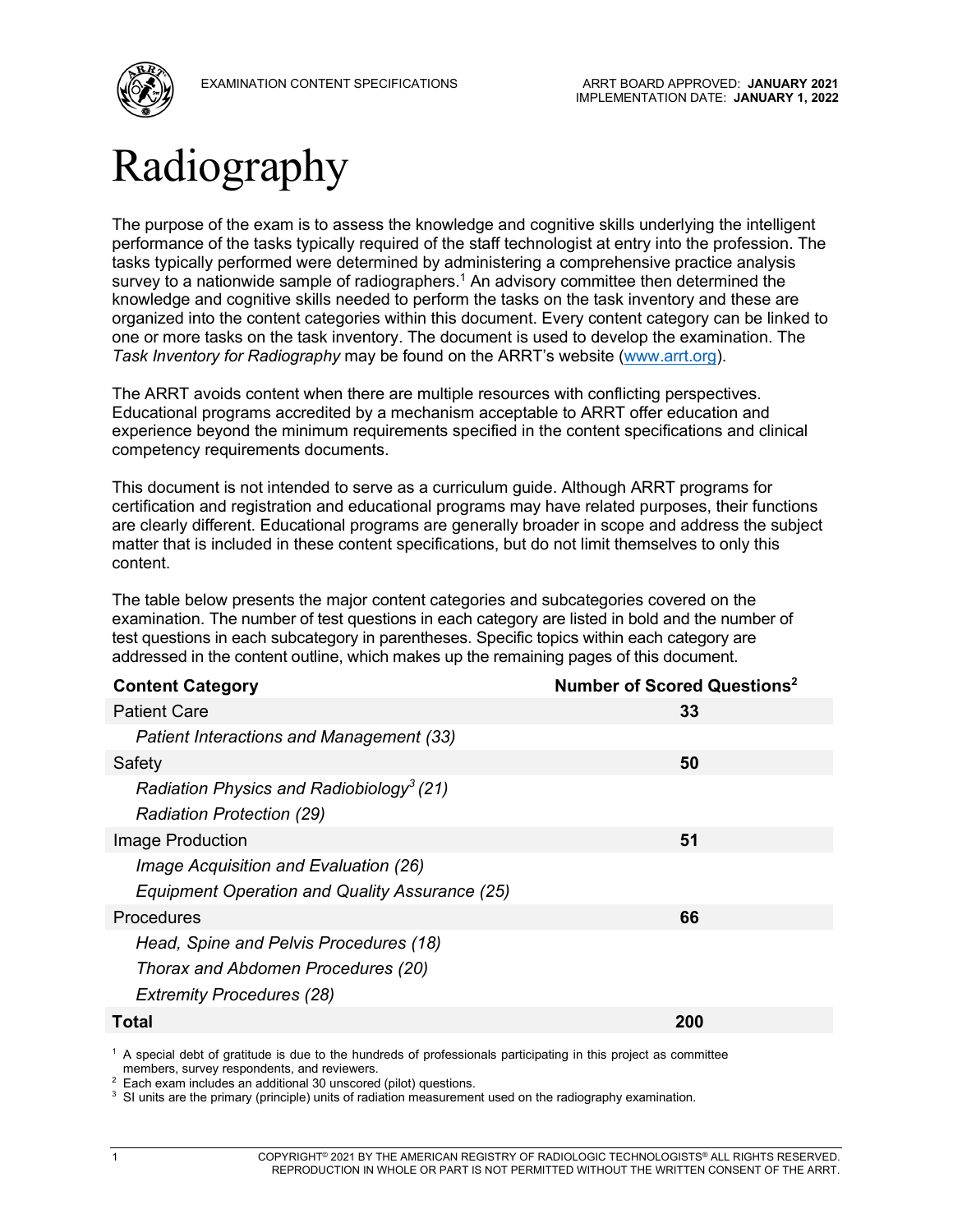

### **Patient Care**

#### **1. Patient Interactions and Management** b. pre- and post-examination instructions

- A. Ethical and Legal Aspects
	- 1. patients' rights
		- a. consent (\*e.g., informed, oral, implied)
		- b. confidentiality (HIPAA)
		- c. American Hospital Association (AHA) Patient Care Partnership (Patients' Bill of Rights)
			-
			- 2. extent of care (e.g.,  $DNR$ )
			- 3. access to information
			- 4. living will, health care proxy,
			-
	- - a. verification (e.g., patient identification, compare order to clinical indication)
		- (e.g., battery, negligence, malpractice, beneficence)
		- c. legal doctrines (e.g., respondeat motor control, severity of injury)<br>superior res insa loquitur) c. fall prevention superior, res ipsa loquitur)<br>
		restraints versus positioning aids used to CD. Medical Emergencies
		- d. restraints versus positioning aids used to<br>eliminate motion artifact
		- e. manipulation of electronic data (e.g., exposure indicator, processing algorithm, brightness and contrast, cropping or masking off anatomy)
		- f. documentation (e.g., changes to order, (e.g., seizures, diabetic reactions) medical event)
	- 3. ARRT Standards of Ethics
- - - a. verbal/written
		- b. nonverbal (e.g., eye contact, touching)
	- 2. challenges in communication
		- a. interactions with others
			- 1. language barriers
			- 2. cultural and social factors
			- 3. physical, sensory, or cognitive impairments
			- 4. age
			- 5. emotional status, acceptance of condition (e.g., stage of grief)
		- b. explanation of medical terms
		- c. strategies to improve understanding
	- 3. patient education
		- a. explanation of current procedure (e.g., purpose, length of time, radiation dose)
- (e.g., preparation, diet, medications and discharge instructions)
- c. respond to inquiries about other imaging modalities (e.g., dose differences, types of radiation, patient preps)
- C. Ergonomics and Monitoring
- 1. body mechanics (e.g., balance, alignment, 1. privacy<br>
2. extent of care (e.g., DNR) extent of care (e.g., DNR) a. patient transfer techniques
	-
	- b. safe patient handling devices (e.g., transfer board, Hoyer lift, gait belt)
	- advanced directives 2. assisting patients with medical equipment
- 5. research participation **a.** infusion catheters and pumps
- 2. legal issues b. oxygen delivery systems
	- c. other (e.g., nasogastric tubes, urinary catheters, tracheostomy tubes)
	- b. common terminology 3. patient monitoring and documentation a. vital signs
		- b. physical signs and symptoms (e.g.,
			-
		-
		- - 1. non-contrast allergic reactions (e.g., latex)
			- 2. cardiac/respiratory arrest (e.g., CPR, AED)
			- 3. physical injury or trauma
			- 4. other medical disorders
				-

\*The abbreviation "e.g.," is used to indicate that examples are listed in parentheses, but that it is not a complete list of all possibilities. B. Interpersonal Communication (Patient Care continues on the following page.)<br>1. modes of communication (Patient Care continues on the following page.)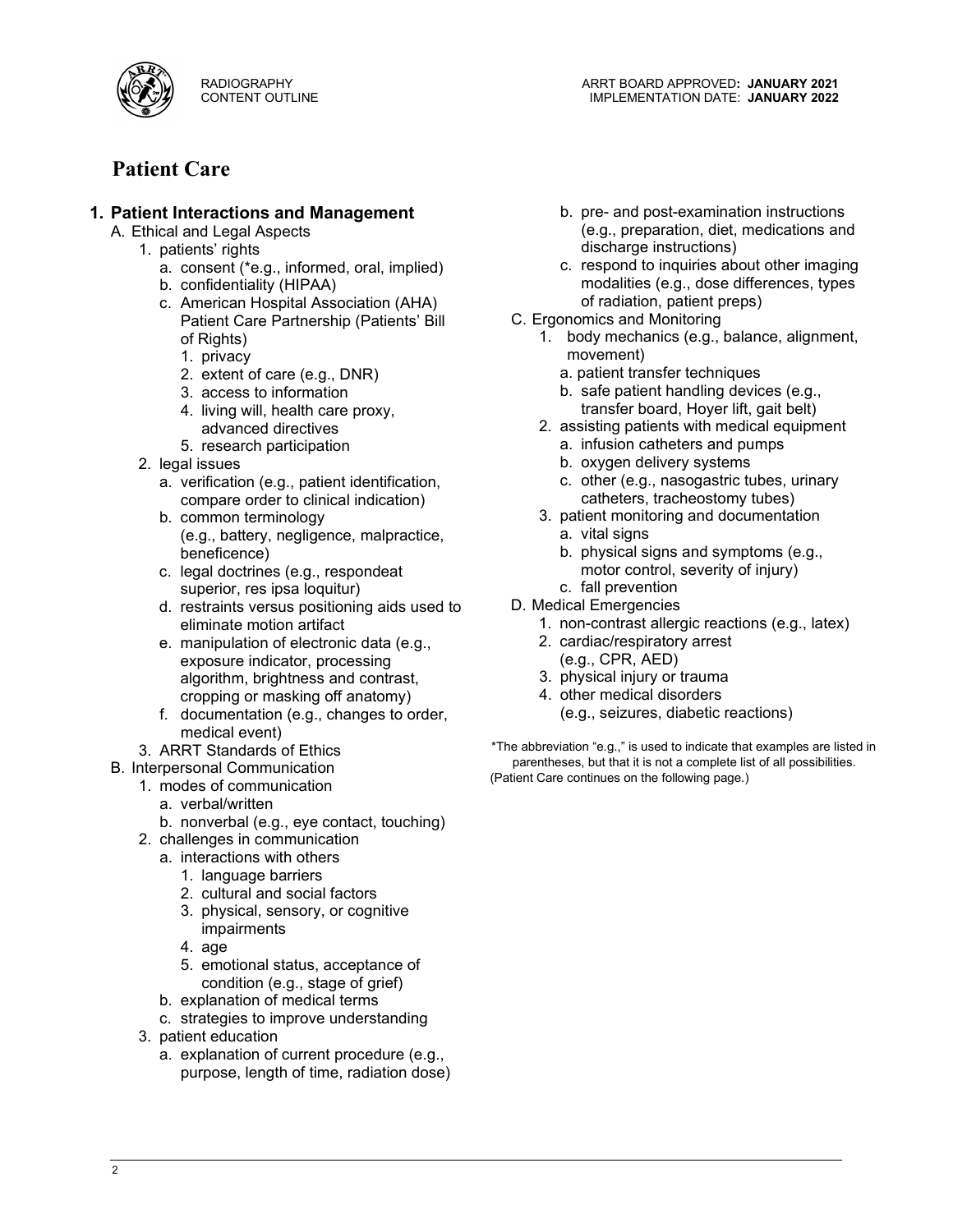

### **Patient Care (continued)**

- 
- E. Infection Control Control G. Pharmacology<br>1. chain of infection (cycle of infection) 1. patient history 1. chain of infection (cycle of infection)
	-
	-
	-
	- d. mode of transmission c. contraindications
		- -
			-
		- -
			-
			- c. vector borne (mechanical or venipuncture)
	-
	- f. susceptible host
	- 2. asepsis
		-
		- b. equipment sterilization b. equipment sterilization
		- c. medical aseptic technique and the condition and all patient condition
		-
	- 3. CDC Standard Precautions b. patient age and weight
		-
		- equipment (e.g., gloves, gowns, masks)
		- c. safe handling of contaminated equipment/surfaces
		- d. disposal of contaminated materials b. systemic effects
			- 1. linens 1. mild
			-
			- 3. patient supplies 3. severe
			-
			-
	- 4. transmission-based precautions documentation
		- a. contact
		- b. droplet
		- c. airborne
	- 5. additional precautions
		- a. neutropenic precautions (reverse isolation)
		- b. healthcare-associated (nosocomial) infections
- F. Handling and Disposal of Toxic or
	- Hazardous Material
	- 1. types of materials
		- a. chemicals
		- b. chemotherapy
	- 2. safety data sheet (material safety data sheet)
- -
- a. pathogen a. medication reconciliation b. reservoir example and the contract of the current medications)
- c. portal of exit b. premedications
	-
	- 1. direct d. scheduling and sequencing a. droplet examinations
	- b. direct contact b. direct contact b. direct contact 2. administration 2. administration 2. access 2. access 2. access 2. access 2. access 2. access 2. access 2. access 2. access 2. access 2. access 2. access 2. access 2.
		- a. routes (e.g.,  $IV$ , oral)
		- a. airborne b. supplies (e.g., enema kits, needles)
		- b. vehicle borne (fomite) example and the c. procedural technique (e.g.,
			- biological) d. contrast media dose calculation
- e. portal of entry 3. contrast media types and properties (e.g., iodinated, water soluble, barium, ionic versus non-ionic)
- a. equipment disinfection example and the superportation as a sequence of contrast media
- d. sterile technique (e.g., perforated bowel)
	-
- a. hand hygiene c. laboratory values
- b. use of personal protective (e.g., BUN, creatinine, eGFR)
	- 5. complications/reactions
		- a. local effects (e.g., extravasation/infiltration, phlebitis)
		- -
	- 2. needles 2. moderate
		-
	- 4. blood and body fluids example and c. emergency medications
- e. safe injection practices d. radiographer's response and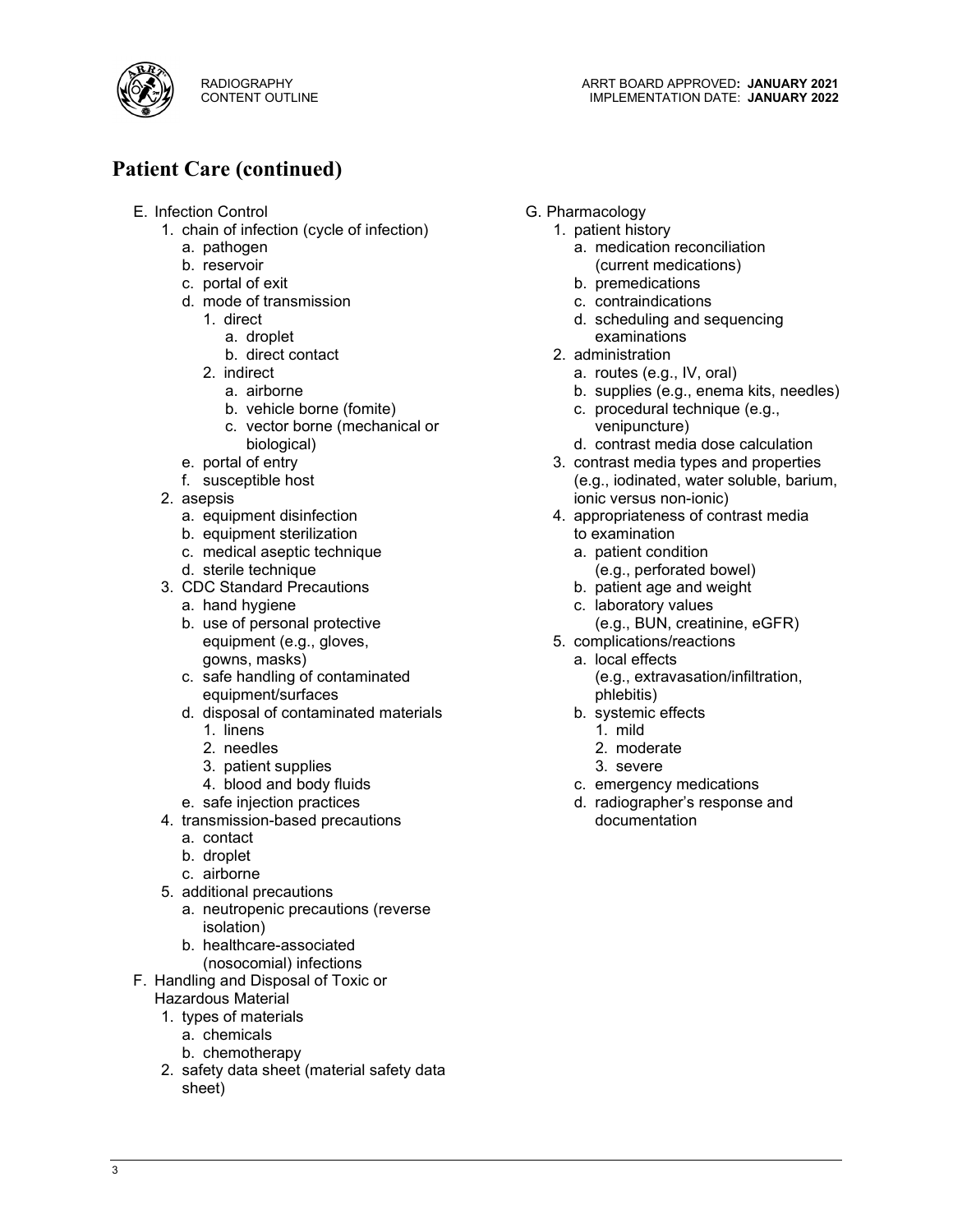

RADIOGRAPHY CONTENT OUTLINE

- - - a. source of free electrons a. absorbed dose (Gy)<br>
		(e.g., thermionic emission) b. dose equivalent (Sv) (e.g., thermionic emission) b. dose equivalent b. dose equivalent contained by the matter of electrons of the m<br>
		exposure (C/kg)
		- b. acceleration of electrons and the control of the c. exposure (C/kg) c. focusing of electrons c. focusing of the c. focusing of electrons c. focusing of electrons c. focusing of electrons c. focusing  $\alpha$ . effective dose
		- c. focusing of electrons of the control of the control of the control of the control of the control of the control of the control of the control of the control of the control of the control of the control of the control of
		- d. deceleration of electrons e. air kerma (G<br>
		target interactions e. air kerma (G
	- 2. target interactions
		-
		- b. characteristic
	- 3. x-ray beam
		-
		- b. beam characteristics
			-
			- 2. quantity
			- 3. primary versus remnant (exit)
		- c. inverse square law
		- d. fundamental properties (e.g., travel in straight lines, ionize matter)
	- 4. photon interactions with matter
		- a. photoelectric
		- b. Compton
		- c. coherent (classical)
		- d. attenuation by various tissues
			- 1. thickness of body part
			- 2. type of tissue (atomic number) h. acute radiation syndromes
- A. Principles of Radiation Physics<br>1. x-ray production 1. a. Biological Effects of Radiation<br>1. SI units of measurement (
	- 1. SI units of measurement (NCRP #160)<br>a. absorbed dose (Gy)

ARRT BOARD APPROVED**: JANUARY 2021** IMPLEMENTATION DATE: **JANUARY 2022**

- 
- 
- 
- 
- 
- 
- a. bremsstrahlung a. dose-response relationships
	- b. relative tissue radiosensitivities (e.g., LET, RBE)
- a. frequency and wavelength c. cell survival and recovery (LD<sub>50</sub>)<br>b. beam characteristics compared by d. oxygen effect
	-
	- 1. quality 1. quality 1. quality 1. quality 1. quality 1. somatic effects 1. cells
		-
		- b. tissue
			- (e.g., eye, thyroid, breast, skin, marrow, gonad)
		- c. embryo and fetus
		- d. carcinogenesis
		- e. early versus late or acute versus chronic
		- f. deterministic (tissue reactions) versus stochastic
		- g. short-term versus long-term exposure
		- 1. hemopoietic
			- 2. gastrointestinal (GI)
			- 3. central nervous system (CNS)

(Safety continues on the following page.)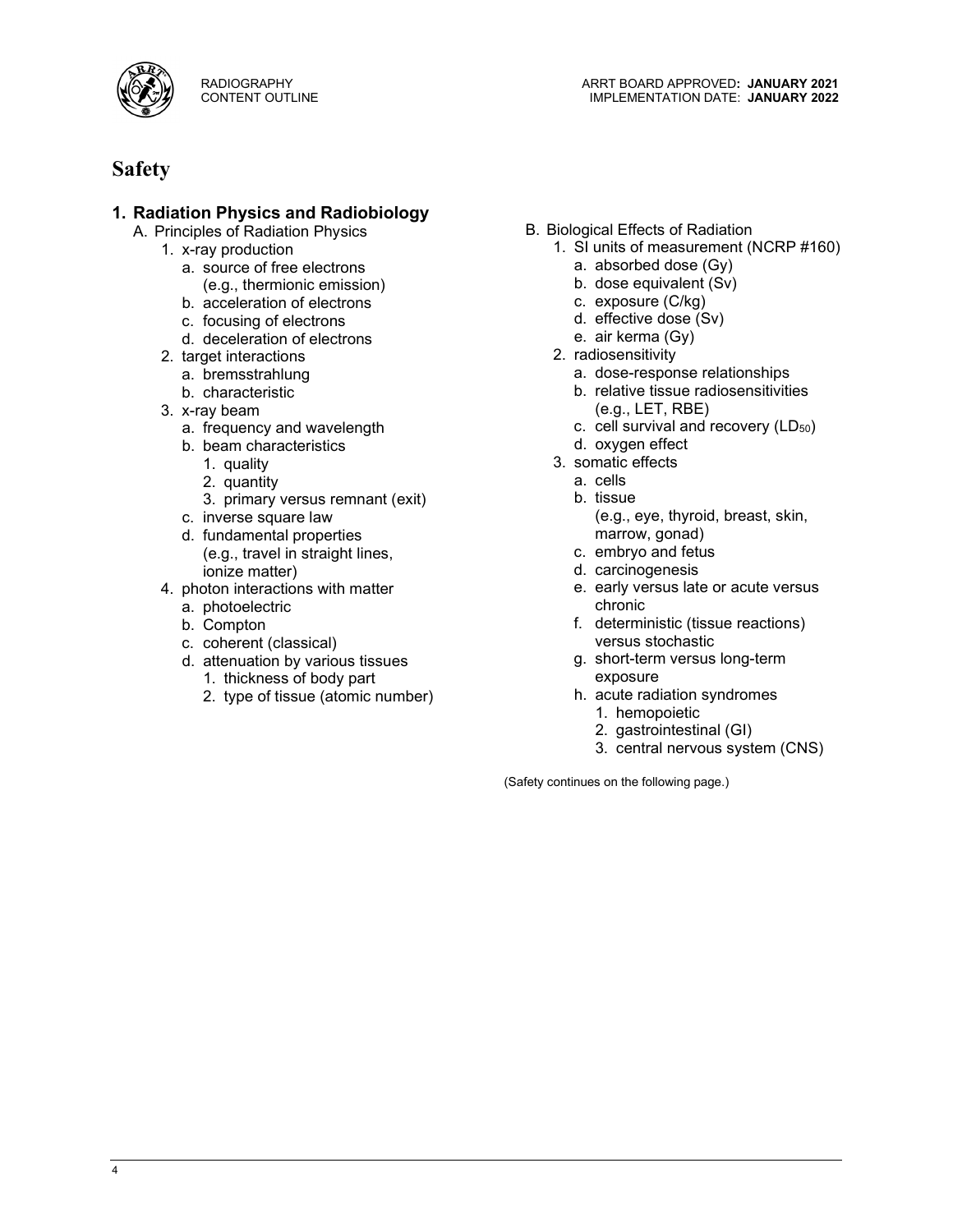

### **Safety (continued)**

## **2. Radiation Protection**

- -
	-
	-
	- c. automatic exposure control (AEC) 1. scatter
	- 2. beam restriction 2. leakage
		- a. purpose of primary beam restriction example as source c. patient as source
		-
	- 3. patient considerations and the set of the set of the set of the set of the set of the set of the set of the set of the set of the set of the set of the set of the set of the set of the set of the set of the set of the s
		- a. positioning b. distance
		- b. communication c. shielding
		-
		-
	- - a. effect on skin and organ exposure c. minimum lead equivalent
		- b. effect on average beam energy (NCRP #102)
		- c. NCRP recommendations (NCRP #102, minimum filtration in useful beam)
	- 5. radiographic dose documentation 1. protective drapes
	-
	-
	- -
		-
		-
		-
		-
		- f. automatic brightness control (ABC) or automatic exposure rate control (AERC)
		- g. receptor positioning
		-
		-
		-
		- k. dose or time documentation  $\blacksquare$  2. public exposure
		- l. minimum source-to-skin distance (21 CFR)
	- 9. dose area product (DAP) meter 5. evaluation and maintenance of
- Ainimizing Patient Exposure and B. Personnel Protection (ALARA)\*<br>1. exposure factors and B. Sources of radiation exposu
	- 1. sources of radiation exposure
	- a. kVp a. compared a set of the set of the set of the set of the set of the set of the set of the set of the s
	- b. mAs b. secondary radiation
		-
		-
		-
	- b. types (e.g., collimators) 2. basic methods of protection
		-
		-
		-
	- c. pediatric **3.** protective devices
	- d. morbid obesity a. types (e.g., aprons, barriers)
- 4. filtration b. attenuation properties
	-
	- 4. special considerations
		- a. mobile units
		- b. fluoroscopy
			-
- 6. image receptors 2. protective Bucky slot cover
	-
- 7. grids 3. cumulative timer fluoroscopy 1. a more controlled fluoroscopy and pulsed in the set of the set of the set of the set of the set o<br>A set of the set of the set of the set of the set of the set of the set of the set of the set of the set of t
	- c. guidelines for fluoroscopy and b. exposure factors mobile units (NCRP #102, 21 CFR)
	- c. grids 1. fluoroscopy exposure rates d. positioning (normal and high-level control)
	- e. fluoroscopy time 2. exposure switch guidelines
		- 5. radiation exposure and monitoring
			- a. dosimeters
				-
				- 1. types<br>2. proper use
	- h. magnification mode<br>
	i. air kerma display b. NCRP recommendations for<br>
	personnel monitoring (NCRP i. air kerma display between the personnel monitoring (NCRP #116)<br>
	i. last image hold between the personnel of the secupational exposure
		- 1. occupational exposure
		-
		- 3. embryo/fetus exposure
		- 4. dose equivalent limits
		- personnel dosimetry records
		- 6. handling and disposal of radioactive material
		- \* (August 24, 2016) Note: Although it is the radiographer's responsibility to apply radiation protection principles to minimize bioeffects for both patients and personnel, the ALARA concept is specific to personnel protection and is listed only for that section.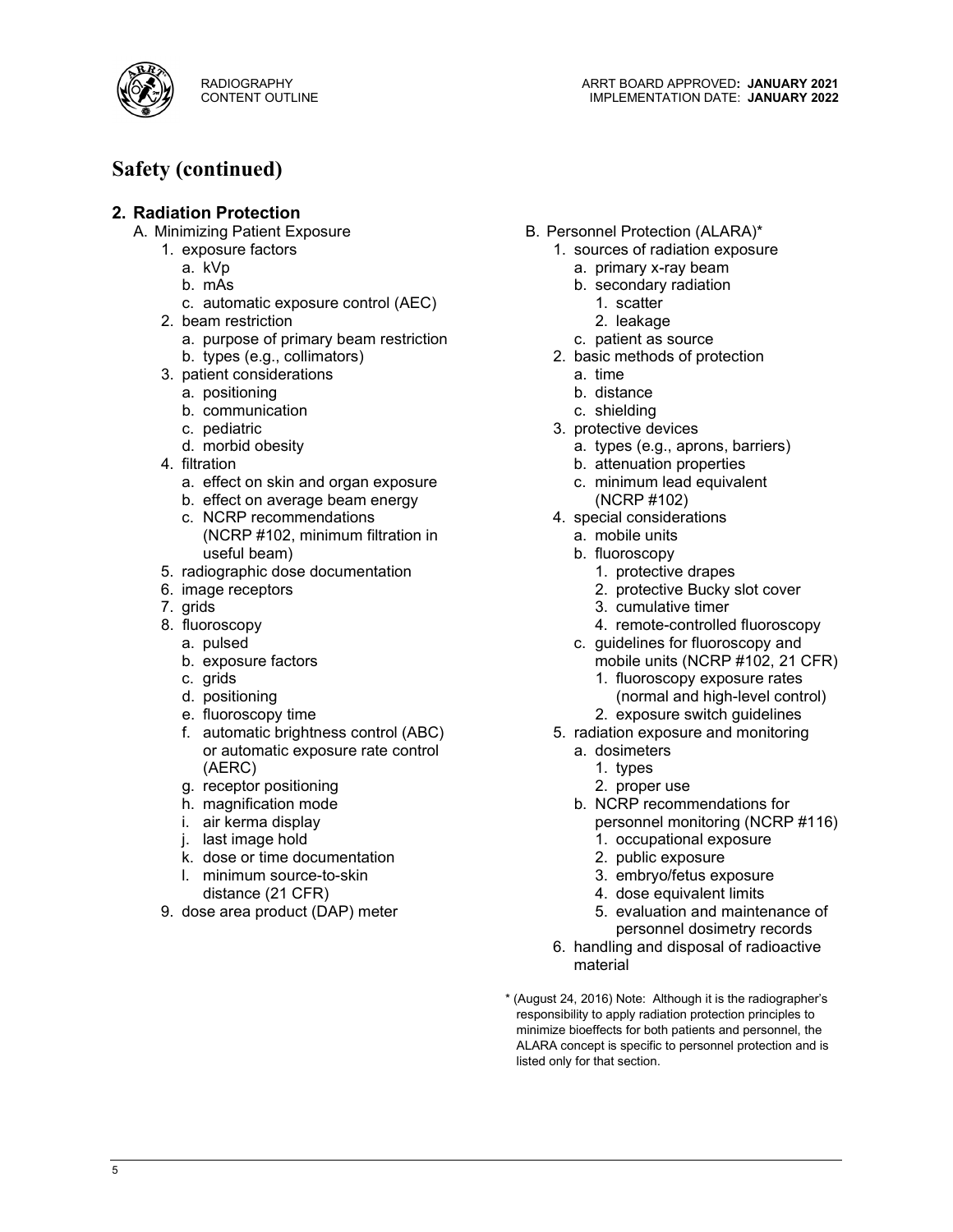

#### **Image Production**

#### **1. Image Acquisition and Evaluation**

A. Factors Affecting Radiographic Quality

(X indicates topics covered on the examination.)

|                                      | 1.<br>Receptor<br><b>Exposure</b> | 2.<br><b>Spatial</b><br><b>Resolution</b> | 3.<br><b>Distortion</b> |
|--------------------------------------|-----------------------------------|-------------------------------------------|-------------------------|
| a. mAs                               | X                                 |                                           |                         |
| b. kVp                               | X                                 |                                           |                         |
| c. OID                               |                                   | X                                         | X                       |
| d. SID                               | X                                 | X                                         | X                       |
| e. focal spot size                   |                                   | X                                         |                         |
| f. grids*                            | X                                 |                                           |                         |
| g. tube filtration                   | X                                 |                                           |                         |
| h. beam restriction                  | X                                 |                                           |                         |
| motion                               |                                   | X                                         |                         |
| anode heel effect                    | X                                 |                                           |                         |
| k. patient factors (size, pathology) | X                                 | X                                         | X                       |
| I. angle (tube, part, or receptor)   |                                   | X                                         | X                       |

\* Includes conversion factors for grids

- B. Technique Charts **d. matrix size** 
	- 1. anatomically programmed technique e. modulation transfer function (MTF)<br>2. fixed versus variable kVp 2. contrast resolution
	- 2. fixed versus variable kVp
	- 3. special considerations a. bit depth
		-
		- b. pathologic factors c. grids
		- c. age (e.g., pediatric, geriatric) 3. image signal
		- d. body mass index (BMI) a. dynamic range
		-
		-
		-
- g. OID<br>
E. Image Identification<br>
1. methods (e.g., radiographic, 1. methods (e.g., radiographic, C. Automatic Exposure Control (AEC)
	- 1. effects of changing exposure factors electronic) on radiographic quality on radiographic quality on the set of the set of the set of the set of the set of the s<br>2. detector selection (e.g., patient data, e)
	-
	-
	- 4. exposure adjustment
	- $(e.g., density, +1 or -1)$
- D. Digital Imaging Characteristics 3. gross exposure error
	- - a. pixel characteristics (e.g., size, pitch)
		- b. detector element (DEL) (e.g., size, pitch, fill factor)
		- c. sampling frequency (CR)
- 
- 
- -
- a. casts b. detective quantum efficiency (DQE)
	-
	- -
- e. contrast media b. quantum noise (quantum mottle)
- f. grids c. signal to noise ratio (SNR)
	- -
		- (e.g., patient data, examination data)
- 3. anatomic alignment F. Criteria for Image Evaluation
	- 1. exposure indicator
	- 2. quantum noise (quantum mottle)
- 1. spatial resolution (e.g., loss of contrast, saturation)
	- 4. contrast
	- 5. spatial resolution
	- 6. distortion (e.g., size, shape)
	- 7. identification markers
	- CCD, CMOS (e.g., size, pitch) (e.g., anatomical side, patient, date)<br>sampling frequency (CR) 8. image artifacts
		-
		- 9. radiation fog (CR)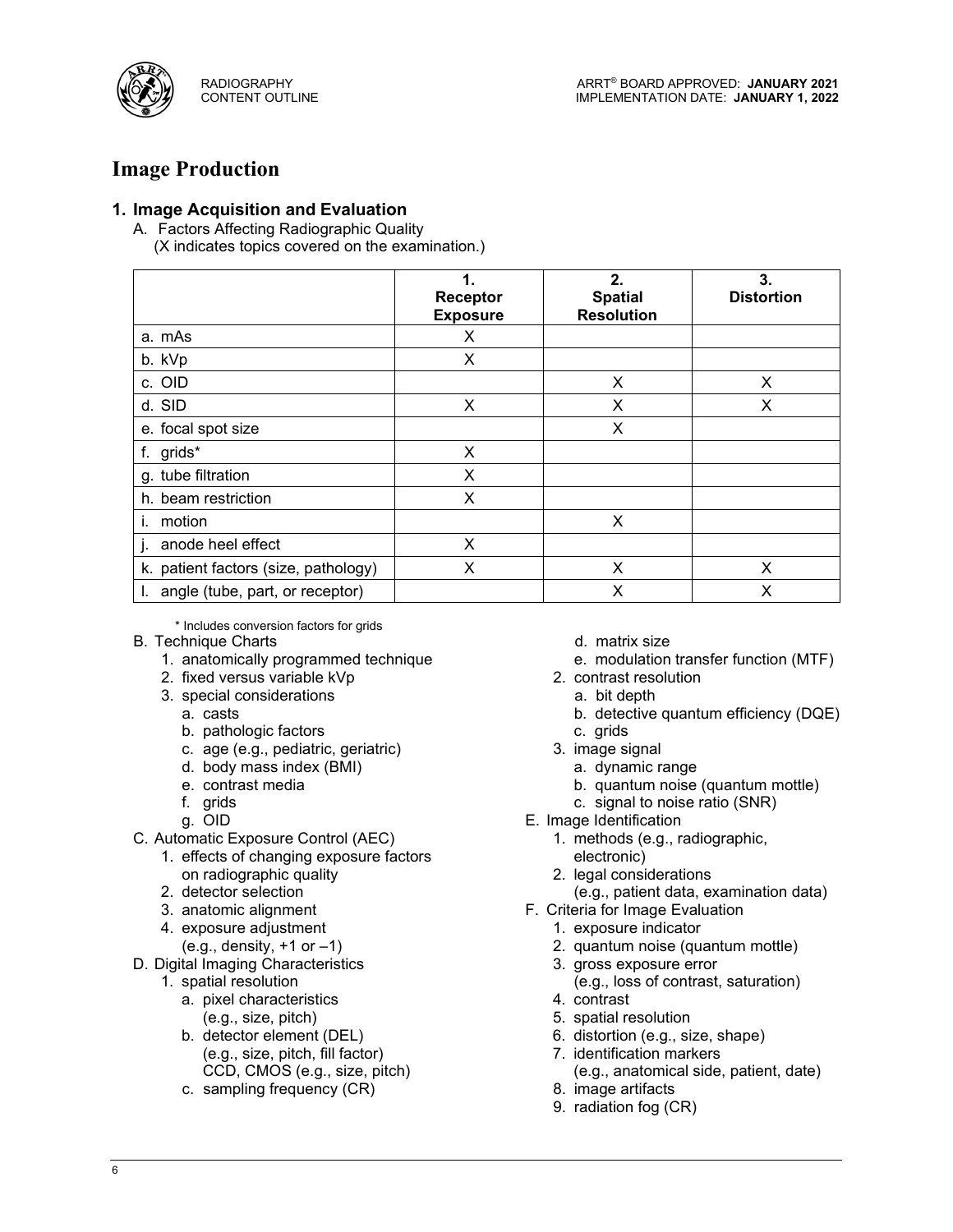

#### **Image Production (continued)** 4. accessories

### b. Bucky assembly **2. Equipment Operation and Quality Assurance** c. compensating filters **c. compensating filters**

- A. Imaging Equipment 1. raw data (pre-processing)<br>1. x-ray generator, transformers and 1. x-ray generator, transformers and 1. x-ray generator, transformers and rectification system
	-
	-
	-
	- c. tube loading<br>2. components of radiographic unit d. histogram 2. components of radiographic unit (fixed or mobile)
		- a. operating console b. edge enhancement
		- b. x-ray tube construction<br>
		1. electron source<br>
		1. electron source<br>
		1. encode construction<br>
		1. electron source<br>
		2. equalization<br>
		2. equalization
			-
			-
			-
			-
		- 4. filtration<br>
		c. automatic exposure control (AEC) b. look-up table (LUT)<br>
		1. radiation detectors a. brightness<br>
		a. brightness
			-
			- 2. back-up timer b. contrast
			- 3. exposure adjustment (e.g., density, +1 or -1)
		- e.g., density, +1 or -1)<br>
		4. minimum response time d. manual exposure controls density<br>
		d. electronic cropping or masking<br>
		e. stitching<br>
		5. display monitors
			-
		- - - a. plate (e.g., photo-stimulable phosphor (PSP))
				-
			- 2. digital radiography (DR) 6. imaging informatics<br>a. direct conversion on the contraction of a information system
				-
				-
				- b. indirect conversion<br>
				1. amorphous silicon (a-Si)<br>
				b. networking<br>
				b. networking
					- 2. charge coupled device (CCD)
					- 3. complementary metal oxide semiconductor (CMOS)
		- f. beam restriction
	- 3. components of fluoroscopic unit (fixed or mobile)
		- a. image receptors
			- 1. image intensifier
				-
			- 2. flat panel
		- b. viewing systems
		- c. recording systems
		- d. automatic brightness control (ABC) or automatic exposure rate control (AERC)
		- e. magnification mode
		- f. table
- - a. stationary grids
	-
	-
- -
	- a. analog-to-digital converter (ADC)
	- b. quantization
- a. basic principles<br>b. phase, pulse and frequency exerces corrections (e.g., rescaling, flat<br>fielding dead nivel correction) b. phase, pulse and frequency<br>c. tube loading dead pixel correction) b. phase, phase, phase, phase, phase, phase, phase, phase, phase, phase
	-
	- 2. corrected data for processing
		- a. grayscale
		-
		-
		-
	-
	- 1. electron source<br>
	2. target materials 2. target materials 3. induction motor a. values of interest (VOI)<br>
	4. filtration b. look-up table (LUT)
		-
		- -
			-
			- c. region of interest (ROI)
			-
			-
		-
- e. imanual exposure controls<br>
e. image receptors<br>
a. viewing conditions (e.g., viewing 1. computed radiography (CR) angle, ambient lighting)
	- b. spatial resolution (e.g., pixel size, phosphor (PSP))<br>b. plate reader c. brightness and contrast
		-
		- - a. information systems, (e.g., HIS,
			-
			- 1. PACS
			- 2. DICOM
			- c. downtime procedures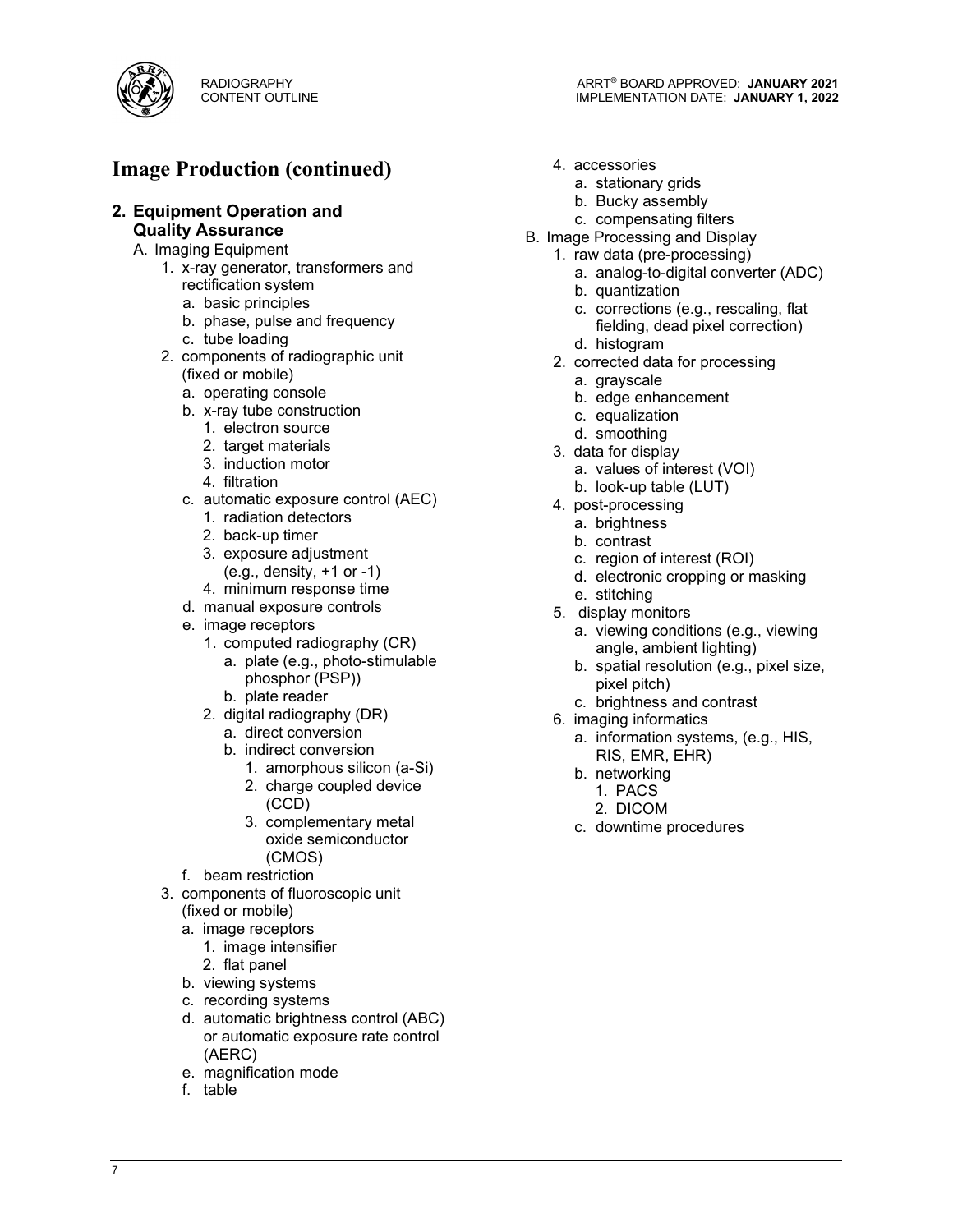

#### **Image Production (continued)**

- C. Quality Control of Imaging Equipment and Accessories
	- 1. beam restriction
		- a. light field to radiation field alignment
		- b. central ray alignment
	- 2. recognition and reporting of malfunctions
	- 3. digital imaging receptor systems
		- a. maintenance (e.g., detector calibration, plate reader calibration)
		- b. QC tests (e.g., erasure thoroughness, plate uniformity, spatial resolution)
		- c. display monitor quality assurance (e.g., grayscale standard display function, luminance)
	- 4. shielding accessories (e.g., testing lead apron, gloves)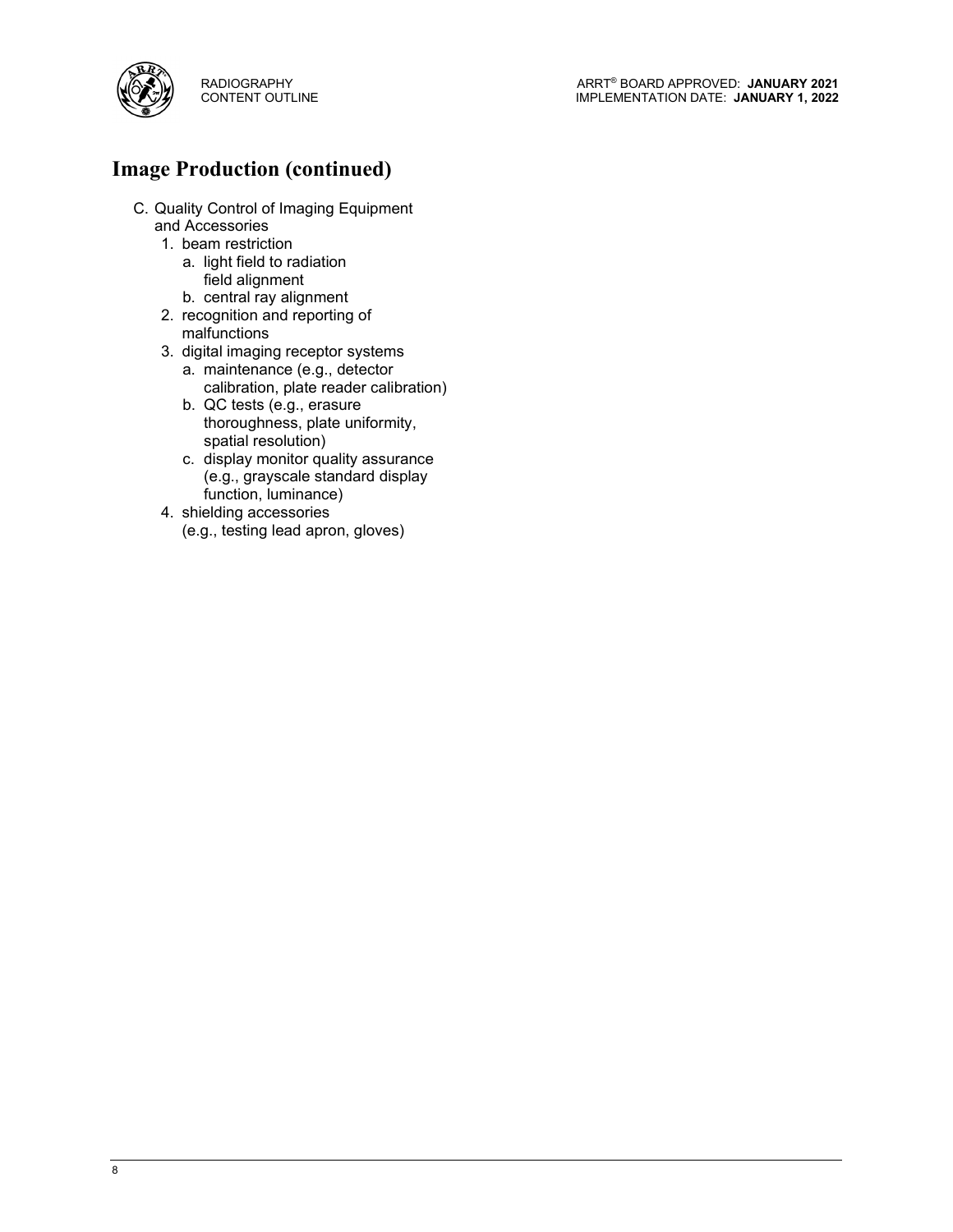

#### **Procedures**

This section addresses imaging procedures for the anatomic regions listed below. Questions will cover the following topics:

- 1. Positioning (e.g., topographic landmarks, body positions, path of central ray, positioning aids, respiration).
- 2. Anatomy (e.g., including physiology, basic pathology, related medical terminology).
- 3. Procedure adaptation (e.g., body habitus, body mass index, trauma, pathology, age, limited mobility).
- 4. Evaluation of displayed anatomical structures (e.g., patient positioning, tube-part-image receptor alignment).

The specific radiographic positions and projections within each anatomic region that may be covered on the examination are listed in *Attachment A*. A guide to positioning terminology appears in *Attachment B*.

#### **1. Head, Spine and Pelvis Procedures** C. GU Studies

- -
	-
	-
	- 4. temporomandibular joints<br>5. nasal bones
	-
	-
	- 7. paranasal sinuses 1. fingers
- B. Spine and Pelvis.
	- 1. cervical spine 3. wrist
	- 2. thoracic spine 3. scolosis series and the control of the 4. forearm 4. forearm 3. scolosis series
	- 3. scoliosis series 6. elbow 5. elbow 5. elbow 5. elbow 5. elbow 5. elbow 5. elbow 5. elbow 5. elbow 5. elbow 5. elbow 5. elbow 5. elbow 5. elbow 5. elbow 5. elbow 5. elbow 5. elbow 5. elbow 5. elbow 5. elbow 5. elbow 5. e
	- 4. lumbar spine
	- 5. sacrum and coccyx **7. shoulder**<br>6. myelography 6. scapula
	- 6. myelography
	- 7. sacroiliac joints 9. clavicle
	-

## **2. Thorax and Abdomen Procedures** B. Lower Extremition B. Lower Extremition B. Thorax

- A. Thorax 1. toes
	- 1. chest
	-
	-
	- 3. sternum 4. ankle 4. soft tissue neck and the set of the soft tissue neck the set of the set of the set of the set of the set of the set of the set of the set of the set of the set of the set of the set of the set of the set of the set of t
	- 5. sternoclavicular joints 6. knee/p<br>\bdomen and GI Studies 7. femur
- B. Abdomen and GI Studies
	-
	-
	- 2. esophagus C. Other 3. swallowing dysfunction study
	- 4. upper GI series, single or double contrast
	- 5. small bowel series
	- 6. contrast enema, single or double contrast 3. arthrography
	- 7. surgical cholangiography
	- 8. ERCP
- 
- A. Head **1.** cystography
	-
	- 1. skull 1. skull 1. skull 1. skull 1. skull 1. skull 1. skull 1. skull 1. skull 1. skull 1. skull 1. skull 1. skull 1. skull 1. skull 1. skull 1. skull 1. skull 1. skull 1. skull 1. skull 1. skull 1. skull 1. skull 1. sku 3. intravenous urography
		-
	- 3. mandible 3. mandible 3. mandible 3. mandibular ioints 4. retrograde urography<br>4. temporomandibular ioints 4. mandial 5. hysterosalpingography

#### **3. Extremity Procedures**

- 6. orbits **A. Upper Extremities** 
	-
	-
	-
	-
	-
	-
	-
	-
	-
- 8. pelvis and hip 10. acromioclavicular joints<br> **10. acromioclavicular joints**<br> **10. Lower Extremities** 
	- -
		-
- 2. ribs 3. calcaneus 3. calcaneus 3. calcaneus 3. calcaneus 3. calcaneus 3. calcaneus 3. calcaneus 3. calcaneus
	-
	-
	-
	-
- 1. abdomen 8. long bone measurement<br>2. esophagus 1. long bone measurement 2. esophagus
	- -
		- 2. bone survey (e.g., metastatic, non-accidental trauma)
		-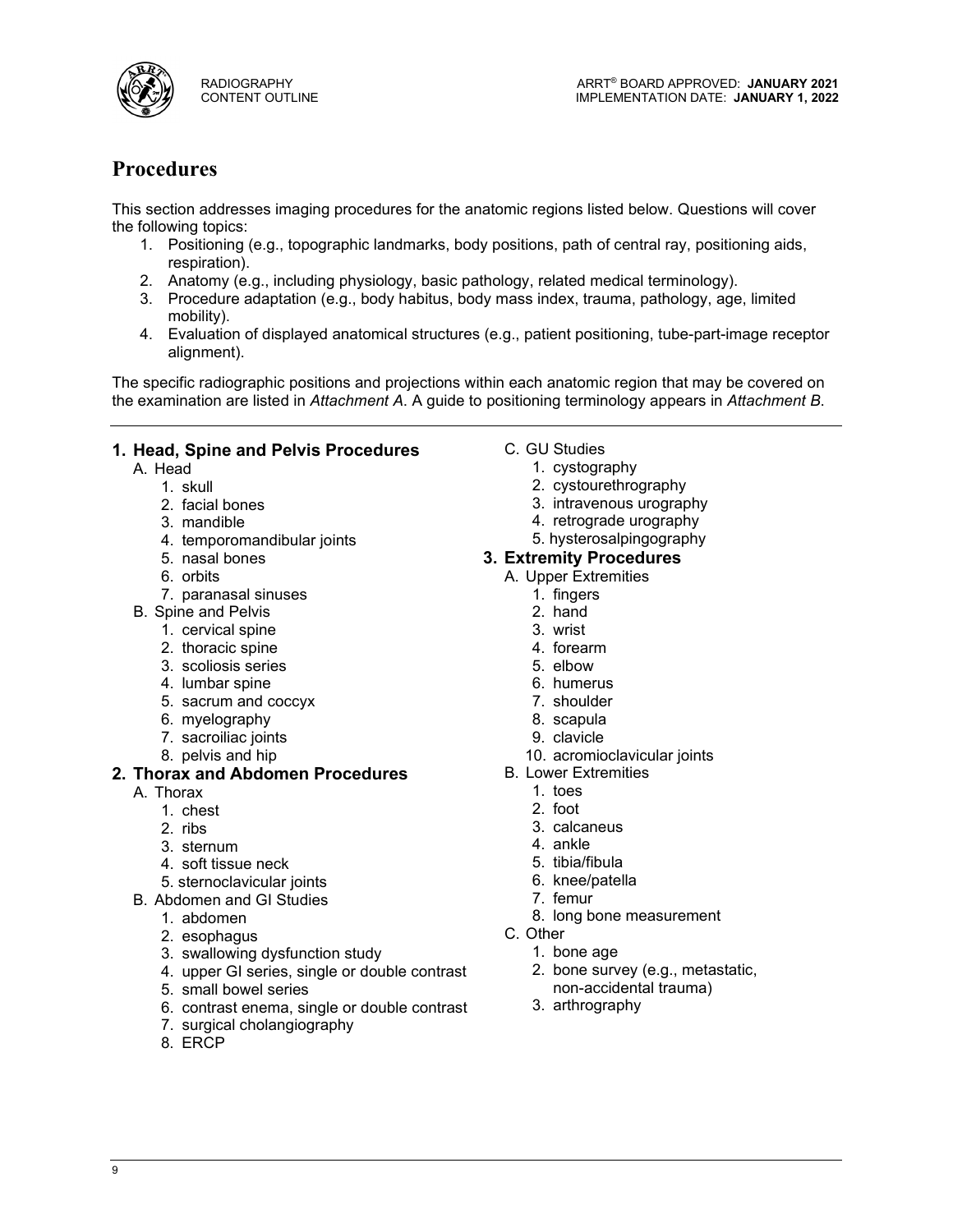

3. Sternum

d. PA<br>e. LAO

\*single or double contrast

a. AP upper airway

b. LAO and RAO

#### **Attachment A**

#### **Radiographic Positions and Projections**

### **1. Head, Spine and Pelvis h. lateral flexion and A. Head <b>A.** Head **h A.** Head **html** extension

- 1. Skull i. AP dens (Fuchs) b. RAO<br>i. AP axial (Towne) b. RAO b. RAO b. RAO b. RAO ca. AP axial (Towne) b. RAO ca. AP axial (Towne) b. RAO ca. B
	- a. AP axial (Towne) 2. Thoracic Spine 2. Thoracic Spine 1. Soft Tissue Necklet Tissue Necklet Tissue Necklet<br>
	2. AP
	-
	-
	-
	- e. submentovertex (full basal) 3. Scoliosis Ser<br>f. trauma cross-table 3. AP or PA f. trauma cross-table
	- (horizontal beam) lateral g. trauma AP axial (reverse
	-
	- Caldwell)<br>h. trauma AP
	- i. trauma AP axial (Towne) c. lateral c. lateral c. lateral decubitus c. lateral decubitus c. lateral decubitus<br>Cociol Bonos
- 
- 
- 
- 
- d. modified parietoacanthial in the Marian Channel Channel Channel Channel Channel Channel Channel Channel Channel Channel Channel Channel Channel Channel Channel Channel Channel Channel Channel Channel Channel Channel Cha
- 
- 
- 
- 
- 
- 
- 
- a. axiolateral oblique b. Myelography<br>
(modified Law) 7. Sacroiliac Joints 5. Small Bowel Series<br>
a. AP axial a. PA scout<br>
a. PA scout
- b. axiolateral (modified a. AP axial a. AP axial b. posterior oblique Schuller)
- b. posterior oblique b. posterior oblique b. PA (follow through)<br>
Schuller) b. PA (follow through)<br>
c. AP axial (modified Towne) c. anterior oblique c. ileocecal spots
- 
- c. AP axial (modified Towne) c. anterior oblique c. AP axial (modified Towne) c. anterior oblique c. ileocecal spots<br>
5. Nasal Bones a. parietoacanthial (Waters) a. AP hip only a. left lateral rectum b. lateral rectum b. c
	-
	-
- 
- 
- 
- 
- g. AP axial (sigmoid) c. PA axial (Caldwell) h. PA axial (sigmoid) d. modified parietoacanthial
- 
- a. lateral, horizontal beam
- b. PA axial (Caldwell),
- c. parietoacanthial (Waters), horizontal beam **2. Thorax and Abdomen**
- d. submentovertex (full **A. Thorax**<br>hasal) horizontal horm **A.** Chest basal), horizontal beam 1. Chest comes basal), horizontal beam 1. Chest ca. PA or AP upright
- **B. Spine and Pelvis**<br>
1. Cervical Spine<br>
a. AP axial<br>
b. AP open mouth c. lateral cervical c. AP open mouth c. lateral<br>
c. lateral decubitus<br>
c. lateral decubitus
	-
	-
	-
	-

10

- 2. Ribs d. cross-table (horizontal beam) lateral a. AP and PA, above and<br>
e. PA axial obliques<br>
e. PA axial obliques
- 
- f. AP axial obliques
- g. lateral swimmers
- 
- extension **A. Head** a. lateral
	-
	-
	-
	- c. PA axial (Caldwell) b. lateral, breathing b. b. lateral upper airway<br>d. PA b. lateral upper airway c. lateral expiration b. Sternoclavicular ioints
		-
		- c. lateral, expiration 6. Sternoclavicular joints<br>3. Scoliosis Series 6. Sternoclavicular joints
			-
			-
		- b. lateral **B. Abdomen and GI Studies** 4. Lumbar Spine<br>a. AP
			- a. AP a. AP a. AP supine<br>b. PA a. AP supine b. AP upright
			-
			- b. PA b. and b. AP upright b. Australian b. AP upright c. lateral decubitus
			-
			-
			-
			-
	- 2. Facial Bones<br>
	a. lateral e. b. parietoacanthial (Waters) and Material e. b. parietoacanthial (Waters) a. aterior oblique<br>
	b. parietoacanthial (Waters) a. RAO<br>
	c. PA axial (Caldwell) a. AP axial L5-S1<br>
	d. modified pariet
		-
		- extension<br>5. Sacrum and Coccyx
	- extension and Coccyx extension and Coccyx a. axiolateral oblique a. axiolateral oblique a. AP axial sacrum and Coccyx a. AP axial sacrum 4. Upper GI series\* b. PA
		-
		-
		- b. PA a. AP axial sacrum a. AP axial sacrum and coccyx a. AP or PA scout c. AP axial (Towne) b. AP axial coccyx, a. AP or PA scout c. lateral sacrum and coccyx, c. PA scout c. PA scout c. PA scout c. PA scout c. PA scout c combined<br>d. lateral sacrum or coccyx, b. RAO d. PA axial c. Particularly c. lateral sacrum and coccyx, b. RAO d. PA (modified Waters) c. lateral sacrum and coccyx, b. RAO d. PA (modified Waters) c. PA c. PA c. PA c. PA c. PA c. PA d. right
	- separate d. lateral sacrum or coccyx, e. lateral f. submentovertex (full basal) b. d. lateral sacrum or coccyx, d. lateral separate e. LPO 4. Temporomandibular Joints 6. Myelography f. AP a. axiolateral oblique 6. Myelography f. AP
		-
		-
		-
		-
		-
		-
		-
		- beam) lateral hip<br>c. unilateral frog-leg, nonb. left lateral decubitus b. lateral c. right lateral decubitus c. PA axial (Caldwell) c. unilateral frog-leg, non-
	- trauma d. LPO and RPO 6. Orbits e. parietoacanthial (Waters) between the c. unilateral frog-leg, non-<br>
	e. PA a. parietoacanthial (Waters) d. axiolateral inferosuperior, the lateral business of the c. PA c. a. parietoacanthial (Wa
		- trauma (Clementsa. parietoacanthial (Waters) trauma<br>
		b. lateral b. lateral inferosuperior, the c. PA axial (Caldwell) d. axiolateral inferosuperior, the c. PA axial (sigmoid) trauma (Clements- g. AP axial (sigmoid)
			- Nakayama)<br>e. AP pelvis
	- d. modified Watersdammark of the AP pelvis income paretoacammark of the AP pelvis income (modified Waters)<br>T. Paranasal Sinuses (modified Waters) f. AP pelvis, bilateral frog-leg from the Surgical Cholangiography f. AP pelvis, bilateral frog-leg 7. Surgical Cholangia Cholangia 7. Surgical Cholangia Cholangia 7. Surgical Sinus 2. ERCP
		- g. AP pelvis, axial anterior
		- pelvic bones (inlet, outlet) h. posterior oblique pelvis,
		- acetabulum (Judet)

b. anterior and posterior<br>obliques

- - -
		-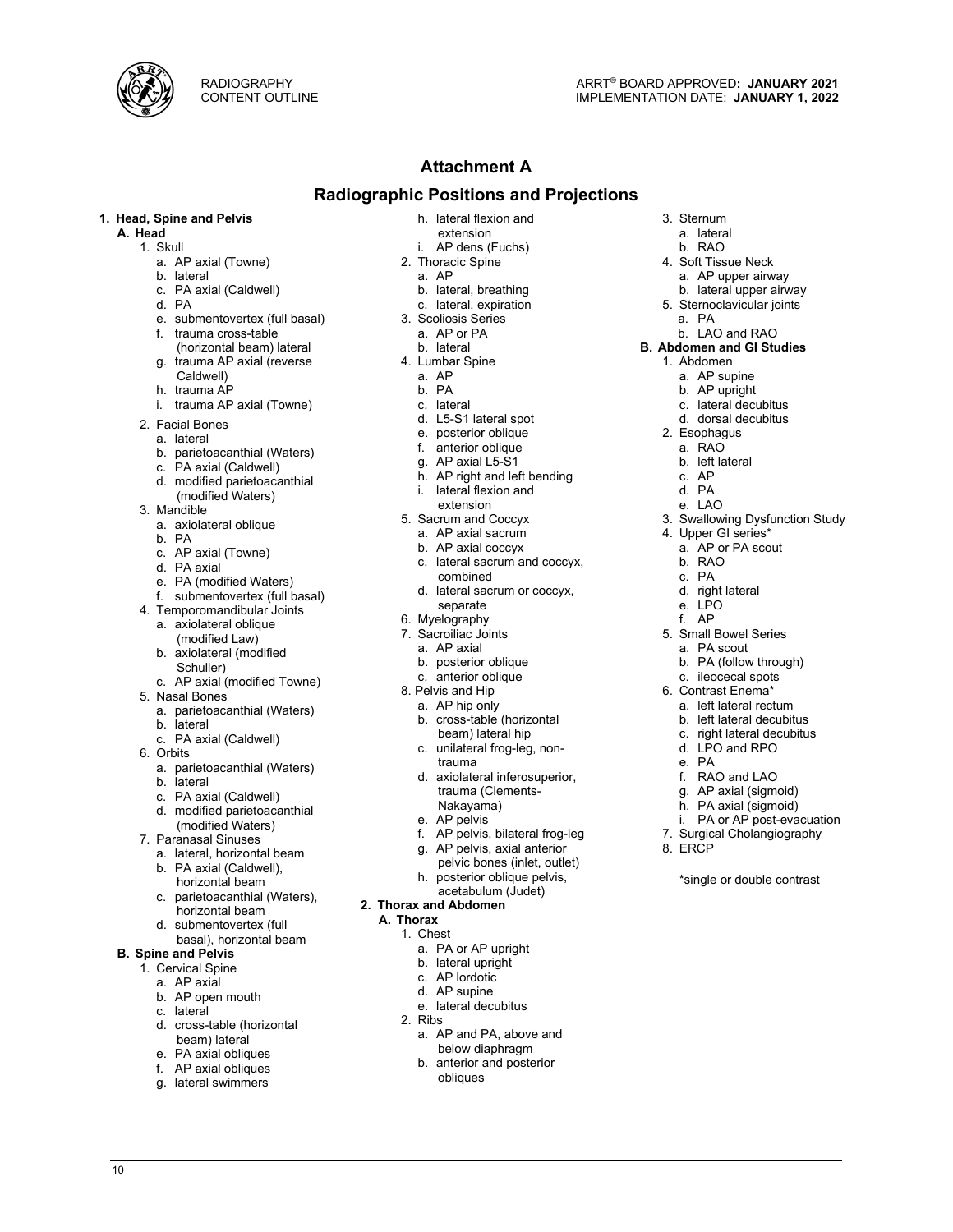

RADIOGRAPHY CONTENT OUTLINE

1. Bone Age

3. Arthrography

- -
	-
	- c. lateral<br>d. AP axial
- 2. Cystourethrography
	- a. AP voiding
		- cystourethrogram female
	- b. RPO voiding cystourethrogram male
- 
- 3. Intravenous Urography b. lateral b. lateral b. lateral b. lateral b. lateral b. lateral b. et al. AP. scout. and series a. AP, scout, and series 9. Clavicle<br>
b. RPO and LPO 6. AP or PA
	-
	- b. RPO and LPO a. AP or PA<br>c. post-void b. AP axial c. post-void
- 
- 4. Retrograde Urography **c. PA axial**<br>a. AP scout **c. Accomposition** 10. Acromioclav
	- b. AP pyelogram
	- c. AP ureterogram
- 5. Hysterosalpingography **B. Lower Exercise B. Lower Extremities**<br>**1.** Toes

- **3. Extremities 1.** Toes<br> **1.** Toes<br> **2.** A. Upper Extremities **1.** Toes<br> **2.** AP. entire forefoot **A. Upper Extremities**<br>
1. Fingers
	- - a. PA entire hand a c. oblique to b. PA finaer only c. oblique to b. PA finaer only c. oblique to b.
		- b. PA finger only c. lateral
		-
		- d. medial and/or lateral oblique<br>e. AP thumb
		-
		- f. medial oblique thumb
		- g. lateral thumb d. lateral<br>2 Hand e AP axi
		- -
			-
		- c. lateral oblique a. lateral oblique a. lateral a. lateral a. lateral a. lateral a. lateral a. lateral a. lateral a. lateral a. lateral a. lateral a. lateral a. lateral a. lateral a. lateral a. lateral a. lateral a. later
			-
			-
			- b. lateral oblique 4. Ankle c. lateral  $\overline{a}$ . AP
			-
			- c. lateral a. AP a.<br>
			d. PA–ulnar deviation and all the b. mortise
			- d. PA–ulnar deviation in the control of the partise b. mortise<br>e. PA axial (Stecher) in the c. lateral e. PA axial (Stecher)
			- f. tangential carpal canal
		- (Gaynor-Hart)<br>4. Forearm
		-
		-
		- b. lateral 5. Tibia/Fibula
		- 5. Elbow a. AP
			- a. AP b. lateral b. lateral b. lateral b. lateral b. lateral b. lateral b. lateral b. lateral b. lateral b. lateral b. lateral b. lateral b. lateral b. lateral b. lateral b. lateral b. lateral b. lateral b. lateral b. late
			-
			- c. lateral oblique a. AP a. AP d. medial oblique a. AP b. lateral
			- d. medial oblique<br>e. AP partial flexion
			-
			- f. trauma axial laterals
		- (Coyle)<br>6. Humerus
			- F. PA axial–intercondylar f. PA axial–intercondylar for the form of the form of the form of the form of the for<br>
			fossa (Holmblad)
			- a. AP fossa (Holmblad)<br>b. lateral fossa (Alexandre fossa (Holmblad)<br>d. PA axial—intercon

11

- b. lateral g. PA axial–intercondylar
- 
- c. neutral fossa (Camp Coventry)<br>d. transthoracic lateral for the Maxial-intercond via
- 
- **C. GU Studies** 7. Shoulder **C. Other** 1. Cystography **1. Cystography** a. AP internal and external and external and external and external and external and external and external and external and external and external and external and external and external and ex rotation a. AP 2. Bone Survey
	- b. inferosuperior axial (Lawrence)
	-
	- c. posterior oblique (Grashey)<br>d. AP neutral
	- e. PA oblique (scapular Y)
	- f. supraspinatus outlet (Neer)
	- 8. Scapula
	- - a. AP<br>b. lateral
	-
	-
	-
	-
	- 10. Acromioclavicular Joints AP bilateral with and without
	- weights<br>B. Lower Extremities
		- -
			- b. AP or AP axial toe<br>c. oblique toe
			-
			-
			- e. sesamoids, tangential
		- 2. Foot
			- a. AP axial
			- b. medial oblique<br>c. lateral oblique
			-
			-
	- in the Hand the Marian Communist Communist Communist Communist Communist Communist Communist Communist Communis<br>2. Hand the Marian Communist Communist Communist Communist Communist Communist Communist Communist Communist C
	- a. PA f. lateral weight bearing<br>b. lateral b. lateral 3. Calcaneus
		- 3. Calcaneus
			-
			-
	- 3. Wrist b. plantodorsal, axial a. PA and the state of the state of the state of the state of the state of the<br>3. PA and the state of the state of the state of the state of the state of the state of the state of the state c. dorsoplantar, axial<br>4. Ankle
		-
		- -

6. Knee/patella<br>a. AP

7. Femur a. AP b. lateral

- 
- d. medial oblique
- e. AP stress
- Forearm f. AP weight bearing<br>a. AP and a capacitative contract of the article of the contract of the contract of the contract of the contract of the contract of the contract of the contract of the contract of the contract

c. AP weight bearing

h. AP axial–intercondylar fossa (Béclère) i. PA patella

j. tangential (Merchant) k. tangential (Settegast)

8. Long Bone Measurement

d. lateral oblique e. medial oblique

g. lateral weight bearing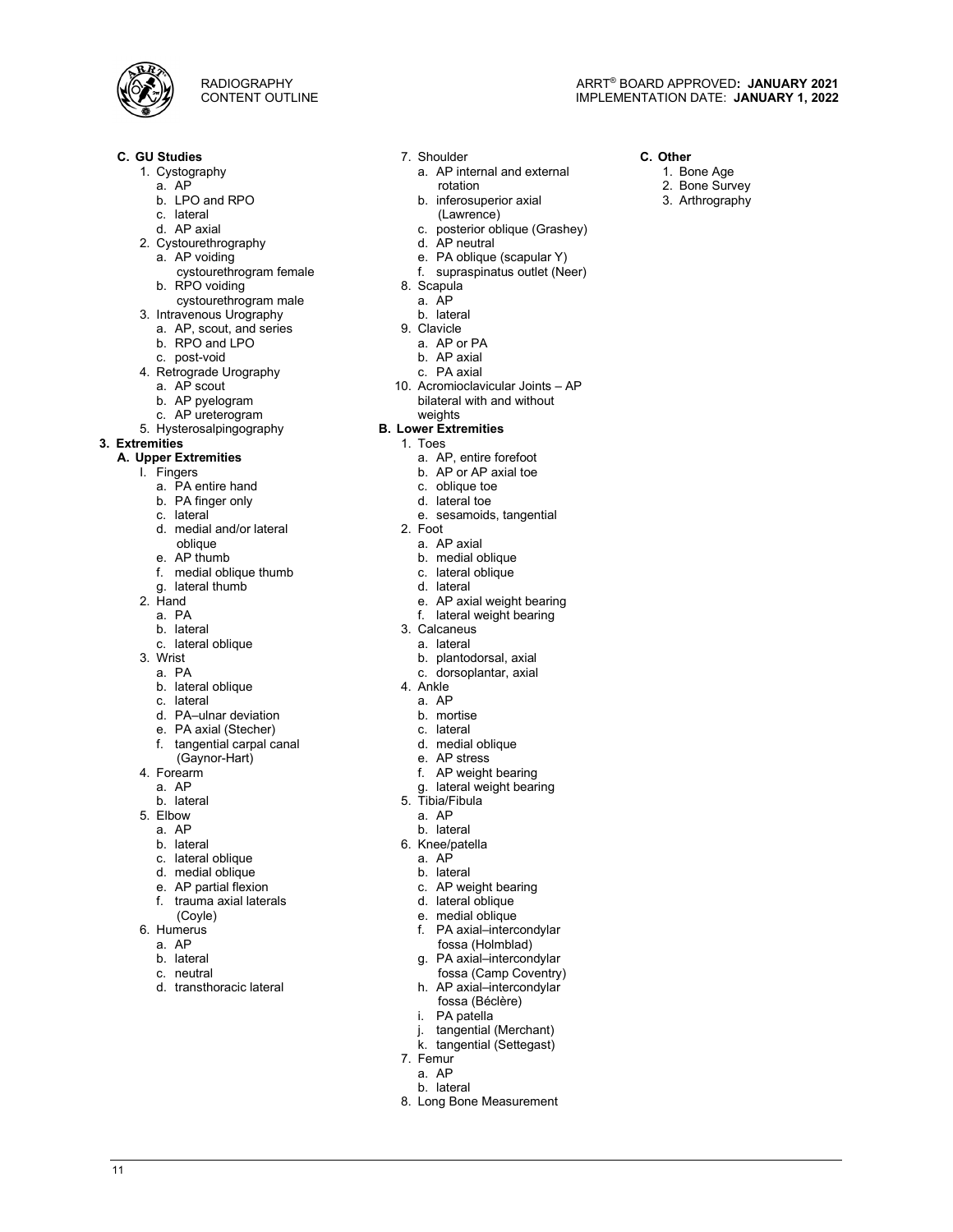

#### **Attachment B**

#### **Standard Terminology for Positioning and Projection**

*Radiographic View*: Describes the body part as seen by the image receptor. Restricted to the discussion of a *radiograph* or *image*.

*Radiographic Position*: Refers to a specific body position, such as supine, prone, recumbent, erect or Trendelenburg. Restricted to the discussion of the *patient's physical position*.

*Radiographic Projection*: Restricted to the discussion of the *path of the central ray*.

#### POSITIONING TERMINOLOGY

- A. Lying Down
	- 1. *supine* − lying on the back
	- 2. *prone* − lying face downward
	- 3. *decubitus* − lying down with a horizontal x-ray beam
	- 4. *recumbent* − lying down in any position
- B. Erect or Upright
	- 1. *anterior position* − facing the image receptor
	- 2. *posterior position* − facing the radiographic tube
- C. Either Upright or Recumbent
	- 1. oblique torso positions
		- a. anterior oblique (facing the image receptor)

|     | left anterior oblique (LAO)  | body rotated with the left anterior portion closest<br>to the image receptor  |
|-----|------------------------------|-------------------------------------------------------------------------------|
| ΪĹ. | right anterior oblique (RAO) | body rotated with the right anterior portion<br>closest to the image receptor |

b. posterior oblique (facing the radiographic tube)

|    | left posterior oblique (LPO)         | body rotated with the left posterior portion<br>closest to the image receptor  |
|----|--------------------------------------|--------------------------------------------------------------------------------|
|    | ii.<br>right posterior oblique (RPO) | body rotated with the right posterior portion<br>closest to the image receptor |
| 2. | oblique extremity positions          |                                                                                |
|    | a. lateral (external) rotation       | from either prone or supine, outward rotation of<br>the extremity              |
|    | medial (internal) rotation<br>b.     | from either prone or supine, inward rotation of<br>the extremity               |